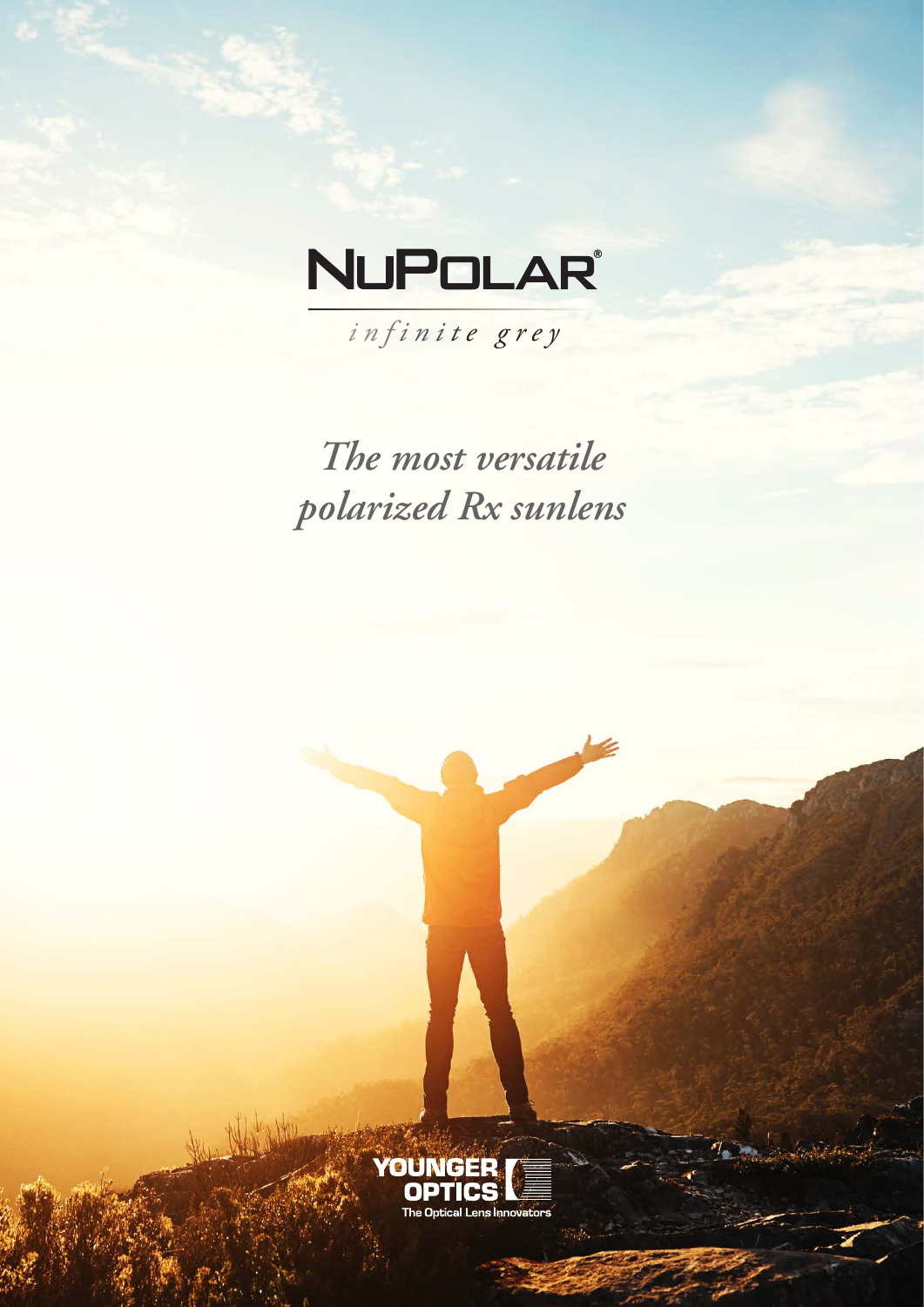# NUPOLAR

*<sup>i</sup> <sup>n</sup> f <sup>i</sup> <sup>n</sup> <sup>i</sup> <sup>t</sup> e grey*

As a leader of polarized ophthalmic sunwear, Younger optics conducted extensive studies on lens preferences of ophthalmic lens users. The difference in light sensitivity, life style and prescription of various users often determines the choice of sunwear lenses or, in some cases, lead to decision not to use sunwear at all.

#### **The most common complaint from ophthalmic lens users is that their lenses are either too light or too dark typically at the wrong times.**

The users of corrective eyewear have radically different approach to sunglasses than people without eye correction requirement. The lens adaptability and performance is much more important for Rx patients. They do not have an option to simply remove the sunglasses when lighting conditions change. They can only replace one pair of corrective eyewear with another.

That is why it is extremely important to offer them the lens which will be comfortable for most of Rx patients in most of the situation.

### **Introducing Nupolar Infinite Grey – the most versatile Rx sunlens.**

It combines polarization technology with photochromic and offers the widest available today range of light absorption characteristics.

**Nupolar Infinite Grey can be the**  lightest or the darkest<sup>(2)</sup> polarized **lenses in the same pair of eyewear** depending on the light conditions while maintaining **consistent 99% polarization efficiency** and blocking virtually all blinding glare. The unique photochromic technology allows Nupolar Infinite Grey to change its light handling properties extremely fast providing the required amount of light in every day time situation.

68% absorption

absorption

lightening phase

75% bsorption

**Lightest state – 60% Absorption (1) Darkest State – 91% Absorption(2) (3)**

#### Notes:

1. Absorption data is measured for AR coated finished lenses.

2. The highest permissible by standard light Absorption Is 92%.

3. Absorption and speed of change may vary depending on the temperature. The declared values are measured at 24° C.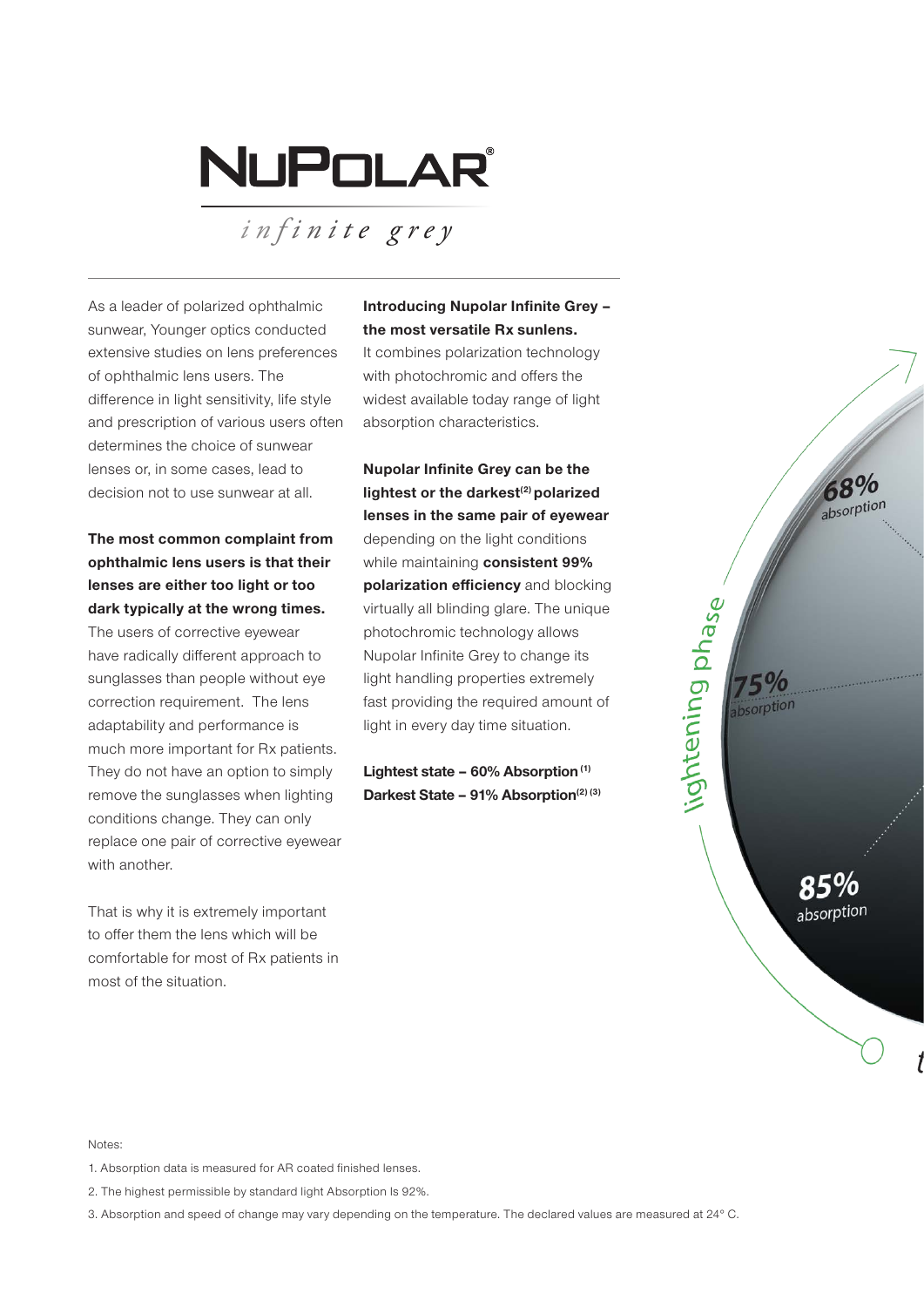